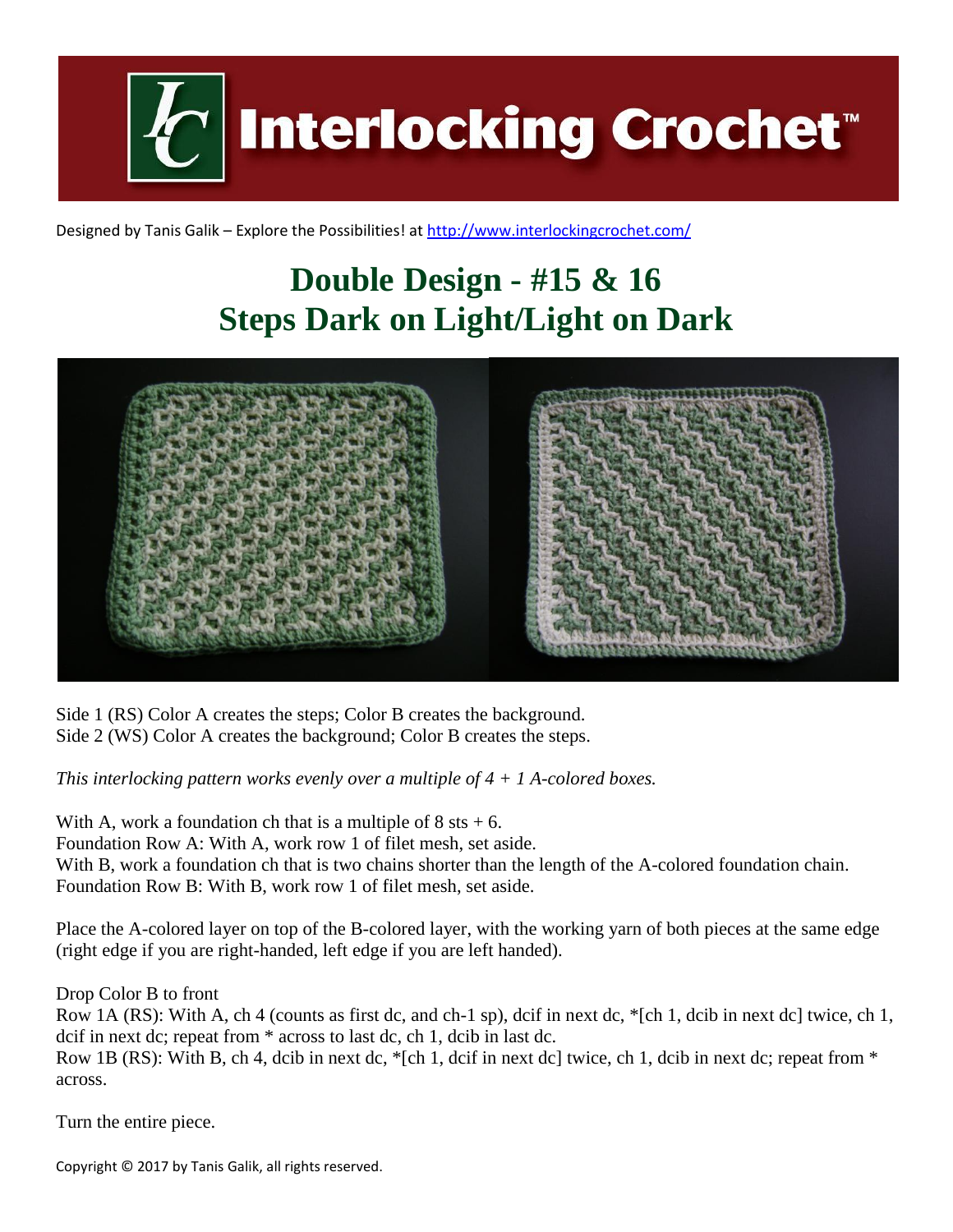Drop Color B to back

Row 2A (WS): With A, ch 4, dcif in next dc, ch 1, dcif in next dc, \*ch 1, dcib in next dc, [ch 1, dcif in next dc] twice; repeat from \* across.

Row 2B (WS): With B, ch 4, dcib in next dc,  $*$ ch 1, dcif in next dc, [ch 1, dcib in next dc] twice; repeat from  $*$ across.

Turn the entire piece.

Drop Color B to back

Row 3A (RS): With A, ch 4, dcib in next dc, ch 1, dcib in next dc, \*ch 1, dcif in next dc, [ch 1, dcib in next dc] twice; repeat from \* across.

Row 3B (RS): With B, ch 4, dcif in next dc, ch 1, dcif in next dc,  $*$ ch 1, dcib in next dc, [ch 1, dcif in next dc] twice; repeat from \* across to last 2 dc, ch 1, dcib in next dc, ch 1, dcif in last dc.

Turn the entire piece.

Drop Color B to front

Row 4A (WS): With A, ch 4, dcib in next dc,  $\epsilon$ [ch 1, dcif in next dc] twice, ch 1, dcib in next dc; repeat from  $\epsilon$ across to last dc, ch 1, dcif in last dc.

Row 4B (WS): With B, ch 4, dcib in next dc, ch 1, dcib in next dc, \*ch 1, dcif in next dc, [ch 1, dcib in next dc] twice; repeat from \* across to last 2 dc, ch 1, dcif in next dc, ch 1, dcib in last dc.

Turn the entire piece.

Drop Color B to front Row 5A (RS): With A, ch 4, dcib in next dc,  $*$ ch 1, dcif in next dc, [ch 1, dcib in next dc] twice; repeat from  $*$ across to last dc, ch 1, dcif in last dc. Row 5B (RS): With B, ch 4, dcif in next dc,  $*$ ch 1, dcib in next dc, [ch 1, dcif in next dc] twice; repeat from  $*$ across.

Turn the entire piece.

Drop Color B to back

Row 6A (WS): With A, ch 4, dcif in next dc,  $*$ ch 1, dcib in next dc, [ch 1, dcif in next dc] twice; repeat from  $*$ across to last dc, ch 1, dcib in last dc.

Row 6B (WS): With B, ch 4, dcif in next dc,  $\epsilon$ [ch 1, dcib in next dc] twice, ch 1, dcif in next dc; repeat from  $\epsilon$ across.

Turn the entire piece.

Repeat Rows 1 - 6 until piece is desired length, ending with Row 6A.

Drop Color B to front Row 6B (WS): With B, ch 4, dcif in next dc, \*ch 1, dcif in next dc; repeat from \* across.

Turn the entire piece.

Copyright © 2017 by Tanis Galik, all rights reserved. 2